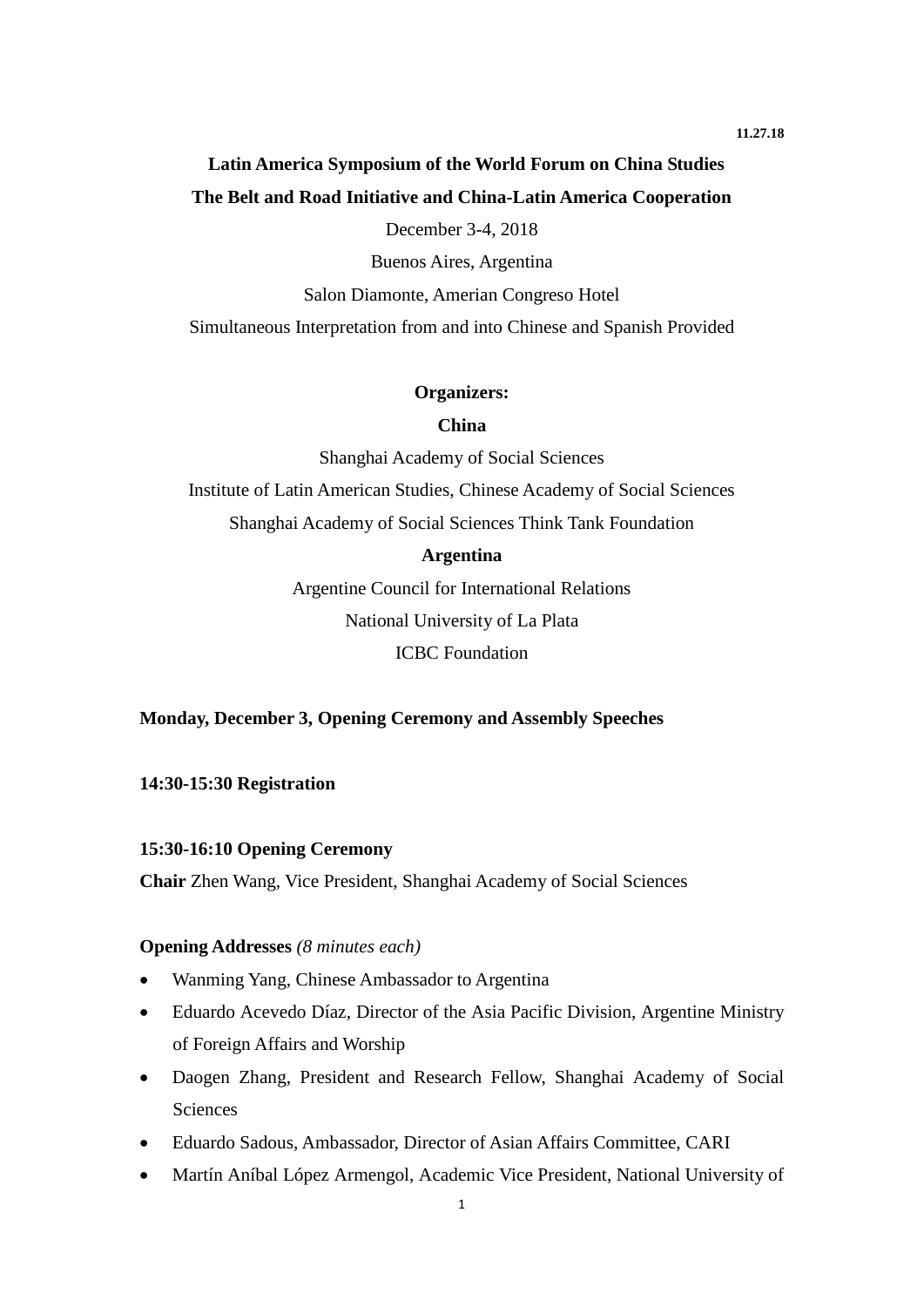La Plata

### **16:10-16:30**

Group Photo

MOU Signing Ceremony between SASS and Latin American Universities & Research Institutes

### **16:30-17:10 Assembly Speech I** *(20 minutes each)*

**Chair** Dongzhen Yuan, Deputy Director and Research Fellow, Institute of Latin American Studies, Chinese Academy of Social Sciences.

### **Speakers**

- Daogen Zhang, President and Research Fellow, Shanghai Academy of Social **Sciences**
- Felix Peña, Vice President, CARI; Head, ICBC Foundation

### **17:10-17:40 Q&A and Discussion**

### **17:50-18:10 Coffee Break**

### **18:10-19:30 Assembly Speech II** *(20 minutes each)*

**Chair** Renwei Huang, Former Vice President, Shanghai Academy of Social Sciences

### **Speakers**

- Youmei Li, President of the Chinese Sociological Association, Former President of Shanghai University
- Carolina Mera, Dean, Gino Germani Research Insitute at the School of Social Sciences, National University of Buenos Aires
- Jorge Malena, Director of CARI China Working Group
- Norberto Consani, Director, International Relations Institute; Director, the Confucius Institute, National University of La Plata

### **19:30-19:50 Q&A and Discussion**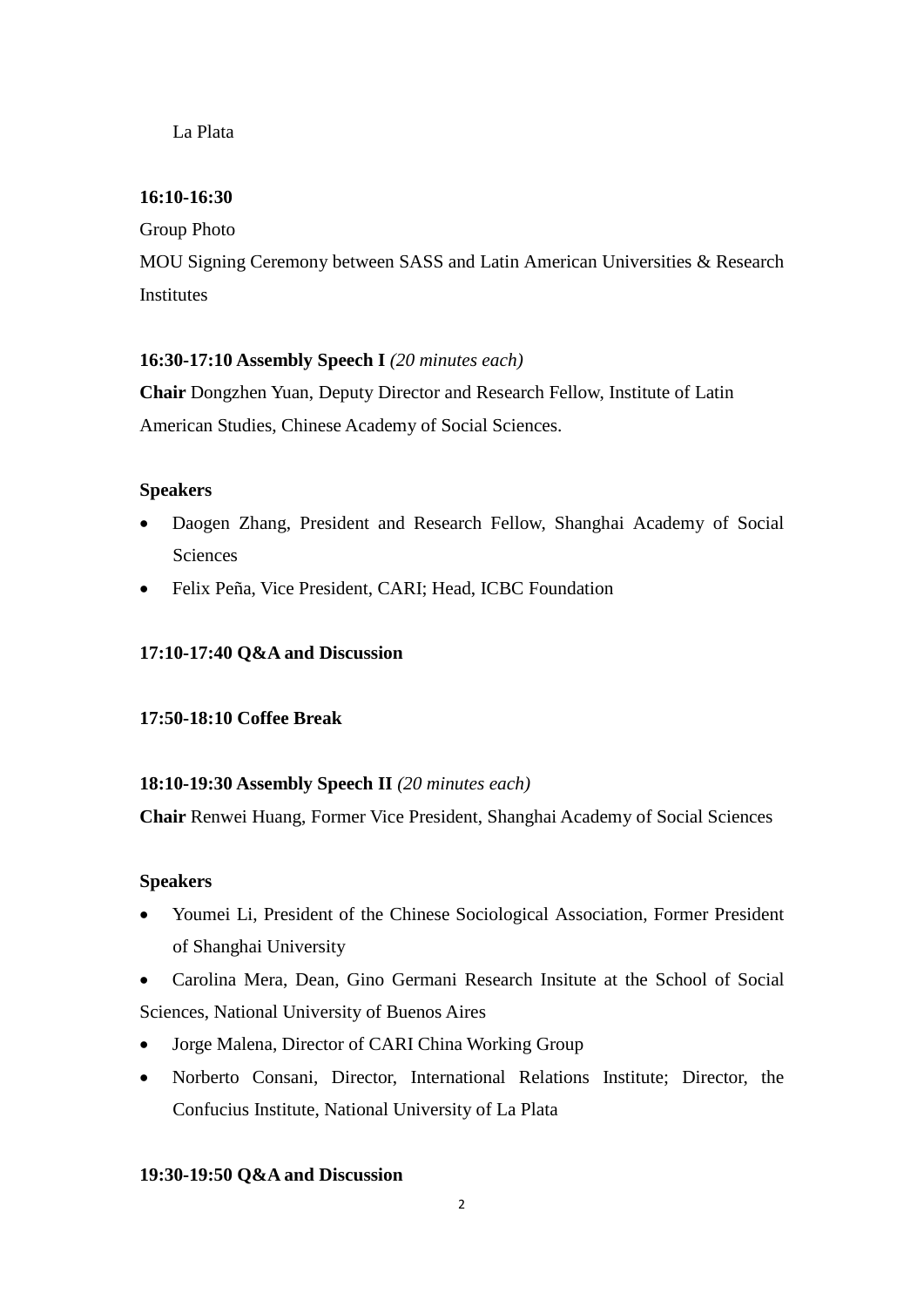#### **20:00-21:30 Welcome Reception**

**Venue** First Floor, Amerian Congreso Hotel

### **Welcoming Remarks**

Zhen Wang, Vice President, Shanghai Academy of Social Sciences. Gustavo Martinez, Secretary of Coordination, Managing Director, CARI Felix Peña, Vice President, CARI; Head, ICBC Foundation

### **Tuesday, December 4, Panels**

### **9:30-12:50 Topic I: China's Development: Review and Achievements**

**Chair** Carola Ramón Berjano, Deputy Director, CARI China Working Group and Deputy Director of CARI T20 Policy and Research

### **9:30-11:30 Roundtable Speakers** *(15 minutes for each)*

- Zhen Wang, Vice President of Shanghai Academy of Social Sciences
- Fortunato Mallimaci, Superior Researcher at CONICET, Director of the Joint Center with Shanghai University
- Carlos Escudé, Senior Tenured Researcher, National Science and Technology Research Council of Argentina
- Gustavo Girado, Director, Chinese Studies Master Program, National University of Lanús
- Jorge Castro, President of the Institute of Strategic Planning (IPE)
- Norbert Molina Medina, Researcher, the Center for African and Asian Studies at Universidad de Los Andes, Venezuela
- Gustavo Santillán, Professor in Modern Asian History and Chinese History, National University of Cordoba
- Yiwei Wang, Director of Institute of International Affairs, Renmin University of China

### **11:30-11:50 Coffee Break**

### **11:50-12:40 Panel Speakers** *(10 minutes for each)*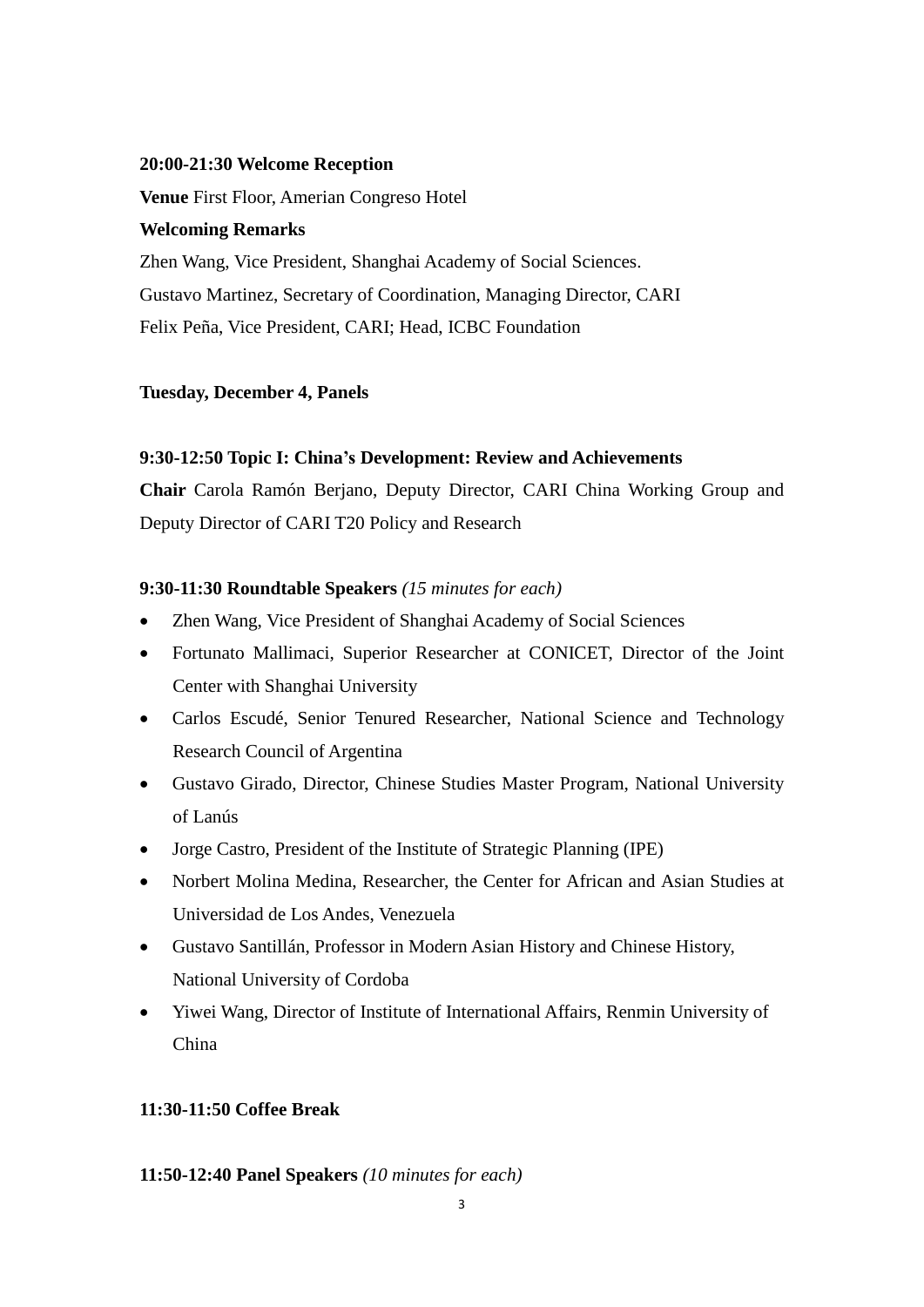- Laura Lucía Bogado Bordazar, Professor, Coordinator of the Center on Latin American Studies of the International Relations Institute, National University of La Plata
- Dafne Esteso, Clepec, Latin American Center for Political and Economic Studies on China
- Marco Alberto Carrasco Villanueva, Economist, Ministry of Development and Social Inclusion of Peru
- Alejandro Razzotti, Director, Chinese Culture House Universidad de Congreso
- Youmei Li, President of the Chinese Sociological Association, Former President of Shanghai University

### **12:40-12:50 Free Discussion**

### **12:50-14:10 Lunch**

### **14:10-16:55 Topic II: The Belt and Road Initiative: Reality and Prospects**

**Chair** Carlos Escudé, Researcher, National Science and Technology Research Council of Argentina

### **14:10-15:55 Roundtable Speakers** *(15 minutes for each)*

- Guilong Shen, Director, Institute of China Studies Shanghai Academy of Social Sciences
- Gladys C. Hernandez Pedraza, Deputy Director, Department of International Financal Tendencies, Centre for World Economic Research, Cuba
- Aníbal Carlos Zottele, Coordinator, China-Veracruz Studies Center
- Maria Francesca Staiano, Director, Center for Chinese Studies, National University of La Plata
- Milton Reyes Herrera, Director, Center for Chinese Studies National Institute of Advanced Studies of Ecuador
- Renwei Huang, Former Vice President, Shanghai Academy of Social Sciences

### **15:55-16:45 Panel Speakers** *(10 minutes for each)*

Diana Andrea Gomez Diaz, Director, Asia-Latin America Academic Network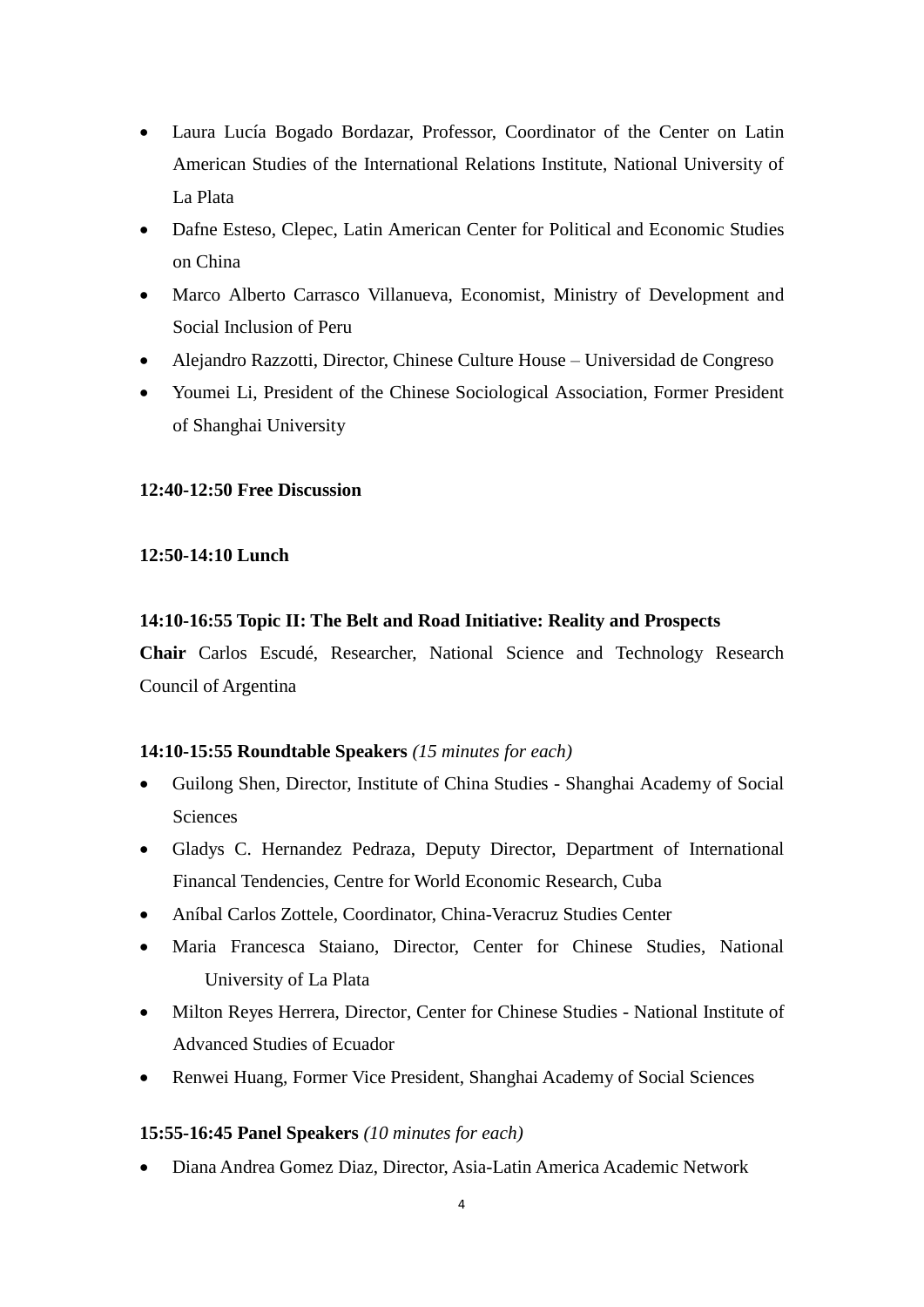- Nicolás Damin, Regular Associate Professor UNLA, National University of Lanús
- Esteban Zottele, Researcher at the Center for Latin American Studies of Changzhou University
- John Angus Martin, Former Curator of the Grenada National Museum
- Zhen Wang, Vice President, Shanghai Academy of Social Sciences

#### **16:45-16:55 Free Discussion**

#### **16:55-17:15 Coffee break**

## **17:15- 19:40 Topic III: China-Latin America Cooperation: Opportunities and Challenges**

**Chair** Yihai Li, Secretary General, Shanghai Academy of Social Sciences Think Tank Foundation

#### **17:15-19:00 Roundtable Speakers** *(15 minutes for each)*

- Ping Wang, Former Director, Center for Latin American Studies, Nankai University
- Ignacio Villagrán, Director of the Argentina-China Studies Center-National University of Buenos Aires
- Cunhai Guo, Director, Center for Argentine Studies, Institute of Latin American Studies, Chinese Academy of Social Sciences
- Sergio Rivero, Associate Professor, the Latin American University of Science and Technology, ULACIT
- Jian Shao, Director of the General Office of the Shanghai Academy of Social Sciences, Researcher of the Institute of History
- Ruvislei González Saez, Head of the Research Team of Asia and Oceania of the Research Center of International Policy (CIPI in Spanish) and Member of the Scientific Council of the CIPI
- Dongzhen Yuan, Deputy Director, Institute of Latin American Studies Chinese Academy of Social Sciences.